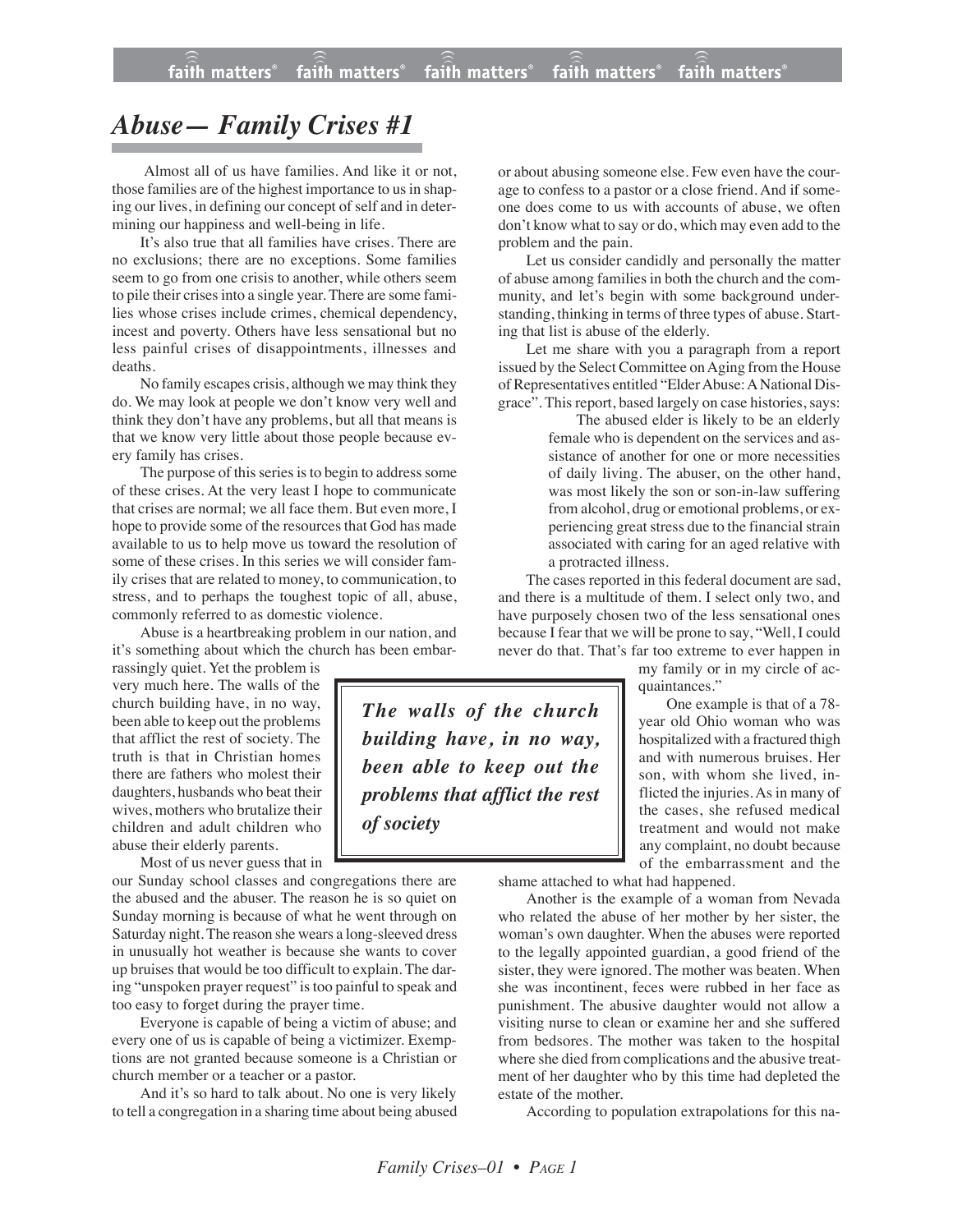tion, we can look forward to a huge elderly population in the future. Percentage-wise, the fastest growing population group is those who are 85 and older. And when the baby-boomers, those born between 1946 and 1964, reach their 100<sup>th</sup> birthday it is estimated that we will have over one million 100-year olds in the United States. This is a far greater number than has ever been experienced in this nation in the past.

Elderly abuse is a common and growing phenomenon in our country. The elderly are often physically abused. Typically it includes beatings as punishment and grown sons slamming their fragile parents against the wall or throwing them onto the floor. But more often it's verbal abuse such as name-calling, speaking to elderly people in demeaning ways and threatening to put them in a nursing home if they don't conform to the expectations of the adult children. That is often a frightening threat to elderly people. Another form of abuse is manipulating the estates of older people so that they no longer have financial resources or no longer have control over them.

Many times the elderly are too frail, too frightened and too dependent to do anything to stop the abuse. They fear being put out, being cut off from family or friends or being humiliated. They need to be safe, to be cared for, to be loved.

How sad it is to conclude life as the victim of abuse at the hands of your own children. What a sin this is in light of I Timothy 5 where we read, "Do not rebuke an older man . . . honor widows who are real widows . . . for this is acceptable in the sight of God."

Many years ago Minnesota focused on the trial of Lois Jurgens who was convicted of the murder of her young son, Dennis. During the trial the Jurgens' home was described as neat and clean and quiet. The family was religious with frequent table and family prayers. And yet there was such abuse in that household that a happy, outgoing little boy was turned into a frightened, cowering, battered child.

His mother at mealtimes would tie him to the chair and force him to eat food that he didn't like. When he would vomit, she would make him eat that. She tied him spread-eagled to his crib so that he wouldn't play with his toys because that would mess up his room. She pushed him down stairs. She lifted him up by his ears. She wouldn't let him get his hands dirty or let him have candy or cookies. She hit him with rolling pins and spatulas. In his casket the  $3\Omega$  year old wore a crown of roses, but those who filed by could still see the bruises underneath.

What is as amazing as the abuse was horrible is the behavior of those who knew. Family, friends and neighbors all knew at least part of what was going on, but they said nothing. They told no one. They did not come to the defense of a helpless little boy.

When I read something like this I think that our society has not heard of the Parable of the Good Samaritan. Or have we become a people who are like the priests and the Levites in that parable who walked by on the other side and don't want to get involved while children are being injured and need our help? Do we not know the words of Ephesians 4:32 that we should be kind to one another and tenderhearted?

In 1982 the National Center on Child Abuse and Neglect reported that 331,000 children were victims of physical abuse in the United States. And we all know that only a small fraction of all the child abuse that takes place in our country is reported. The statistics indicate that one in three female children and one in seven male children will be sexually abused before the age of eighteen. At least fifty percent of that abuse will take place in the family - - - incest. That means that the odds are far greater that a child will be abused at home than at school or in the park or anywhere else. How tragic that the place that ought to be the safest is the most dangerous of places for a child to be!

The statistics show that younger children are at the greatest risk. Do you know that if a child is murdered in the United States, in all likelihood that child will be murdered before his or her third birthday? Most abuse takes place between a child's second and fourth birthdays.

Research indicates that traditional homes with strong religious values can be fertile soil for child abuse. It is covered up under the guise of "discipline" or "breaking the will of a strong willed child" - - - but the far better name for it is "sin".

More and more studies are being done. Some of the data is too new and incomplete to be sure, but some trends are appearing. Fathers are more likely to abuse their children than are mothers, although mothers are more severe and do more harm than fathers. Even those parents who would never physically abuse a child can cause deep psychological, spiritual and emotional harm with anger, name-calling and emotional battering. Tragically, many studies are showing a correlation between abusing and being abused. The parent may have been abused as a child and the person who is abused as a child may well grow up to abuse his or her children.

Wife beating is nothing new. It is actually more familiar territory than elderly abuse or even child abuse. And while there is increasing awareness of husband abuse, the overwhelming form of spouse abuse is against wives. TIME magazine reported that six million American women each year are abused by their husbands or their boyfriends, that 40% of women who are killed in the United States are murdered by their partners and that one in two women will be battered sometime in a their lifetime.

Again, studies indicate that religious orientation may actually add to the problem, particularly when there is a non-Christian husband and a Christian wife. Some Christian women simply stop practicing their faith to avoid the consequences in their marriage. Christian views, such as traditional values, the high view of marriage, belief in submission, faith that God answers prayer or the conviction that Jesus Christ can change a husband, can make it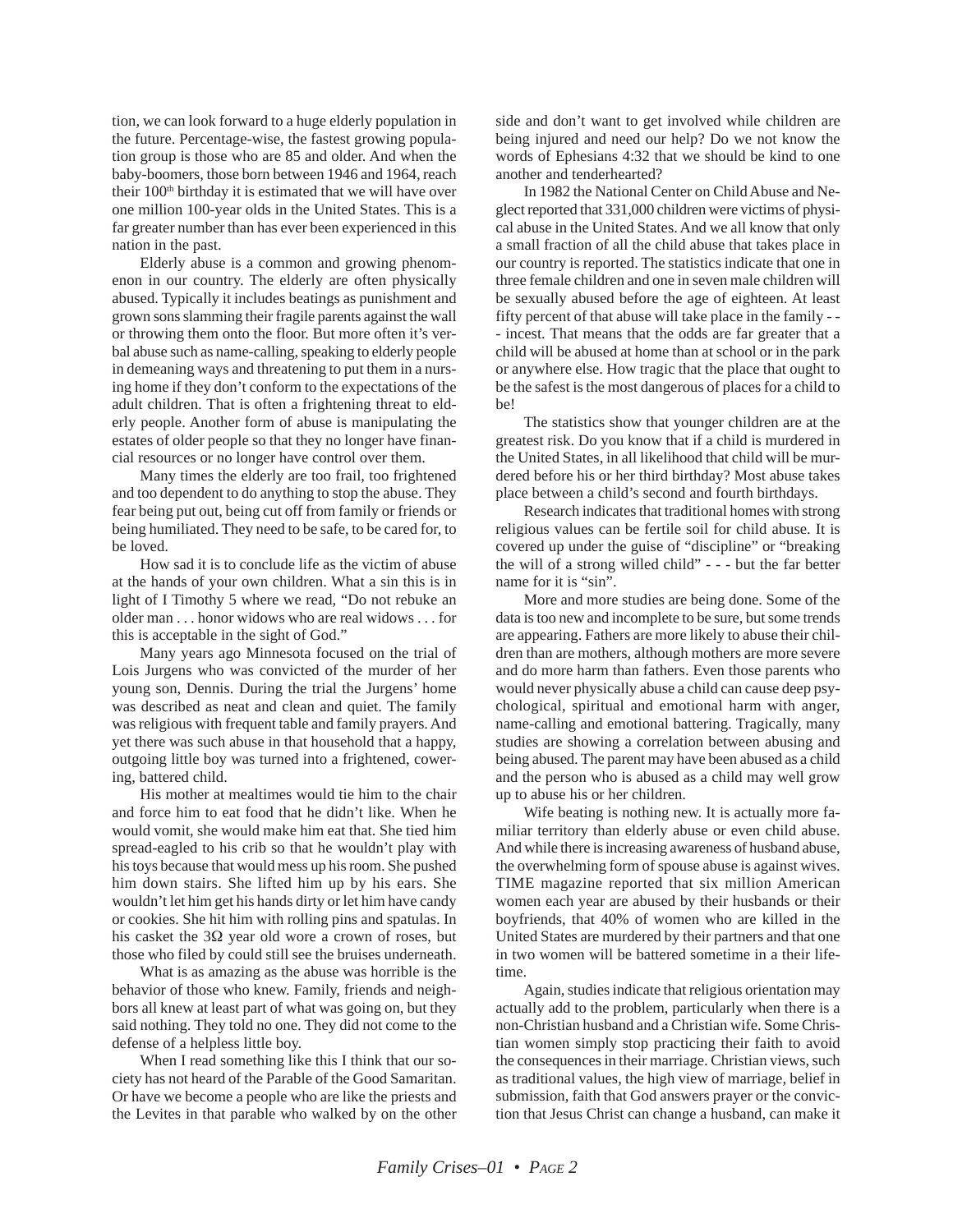more difficult for a woman to get help.

Sobering stories are surfacing about homes where the husband is an elder in the church or a teacher or the pastor where there is great violence but it's hidden at church. So-called spiritual leaders are violently abusing their wives and getting away with it. The literature on this is still forming. Some think there are patterns or cycles of wife beating. It begins with minor assaults, but the wife doesn't tell. That gives him permission to be more violent, often requiring medical treatment. He's sacred and says he's sorry. There's a period of peace, but the whole cycle recurs. Often alcohol is involved which is used as an excuse to cover up otherwise inexcusable behavior.

There are two types of wife abusers: treatable and intractable. The treatable husband has genuine remorse and is open to treatment. The intrac-

table husband believes he is right and she deserves it. He is unlikely ever to change. Tragically, there has been some history of clergy and other Christians blaming wives and telling them to behave better and to submit to their husbands.

How do we respond to all of this? It depends on whom we are talking to. Let's talk first to those who are abused. In Luke 4:18 Jesus said, "The Spirit of the Lord is upon me . . . to set at liberty those who are oppressed." If you are abused then you are counted among those who are oppressed, and God doesn't want this to happen to you. Jesus Christ came to set you free from that kind of abuse and oppression. No one deserves to be abused! You do not have to keep taking it. You can get out of the home and get out of the family if necessary rather than be abused anymore.

It is not your fault! The parents who abuse children, the adult children who abuse their parents and the husbands who abuse their wives are the ones who are wrong. It is sin. There is never an excuse for anyone hurting those who are weaker and more vulnerable. There is no excuse – EVER – for abuse. And yet tragically those who are abused often take the blame upon themselves. They think it occurs because of what they said or did, and they feel that they are responsible. Understand that is not true. If you have been the victim of abuse, it is not your fault, and it is not God's will that you suffer in the hands of those who sin against you.

Fortunately, there are alternatives for those who are abused by others. So, get help! Don't take it any longer. If you are being abused, tell someone who can help you. Talk to a pastor. Contact a trusted Christian friend. Go to a counselor. Tell your teacher. Call the police. Getting help is best for you and it is best for the one who is abusing you.

While there are many different circumstances and while generalization can be dangerous, these principles are transferable to every situation: 1.) God doesn't want you to be abused; 2.) It is not your fault; 3.) Get help.

Let's switch to talking to the abusers, and let's try to understand, spiritually speaking, why this happens. What actually takes place in abuse? I am convinced that all the types of abuses mentioned here are in the same category with abortions because they all show a lack of reverence for the sanctity of life. There is a lack of recognition that human life is created in the image of God and therefore it must be treated with dignity and respect. When an adult takes sexual advantage of a child it is an indignity against the image of God in that child. When adult children manipulatively take the money and the resources of their elderly parents, that is not honoring their parents nor is

> that honoring the integrity of the image of God in that parent. The same thing is true when we call people names, when we yell

at one another or say things that are demeaning and derogatory. When we put other people down, when we humiliate children and others it is a sinful affront to the image of God.

*There is no excuse – EVER – for abuse.*

Listen to some words from the book of Ephesians:

Ephesians 4:31-32: "Let all bitterness and wrath and anger and clamor and slander be put away from you, with all malice, and be kind to one another, tenderhearted, forgiving one another, as God in Christ forgave you."

Ephesians 5:25: "Husbands, love your wives, as Christ loved the church and gave himself up for her."

Ephesians 6:2: "Honor your father and your mother." (That is not just for children; that is a verse for all of life, including when the children are adults and the parents are older.)

Ephesians 6:4, "Fathers, (parents), do not provoke your children to anger."

If you are counted among those who have abused or will abuse, you must accept the responsibility. Don't make excuses. Don't say that it's because of what he did or what she said. Understand that there is NO EXCUSE for abusive behavior. As hard as it may be, admit that YOU are responsible and not the person you abused. Admit it to yourself and confess it to God.

Also, recognize that the problem won't just go away. If you're an abuser there is a good chance that you were abused yourself in childhood. Counselors report that relatively few people connect their adult problems with their childhood abuse. There are many reasons why people abuse other people. These include low self-esteem, the need to have power over others, feelings of life being out of control and a need to blame others. These deep-seated causes do not disappear because you are sorry for what you did. Sorrow seldom cures! So admit that what has happened in the past can happen again. It is part of becoming responsible.